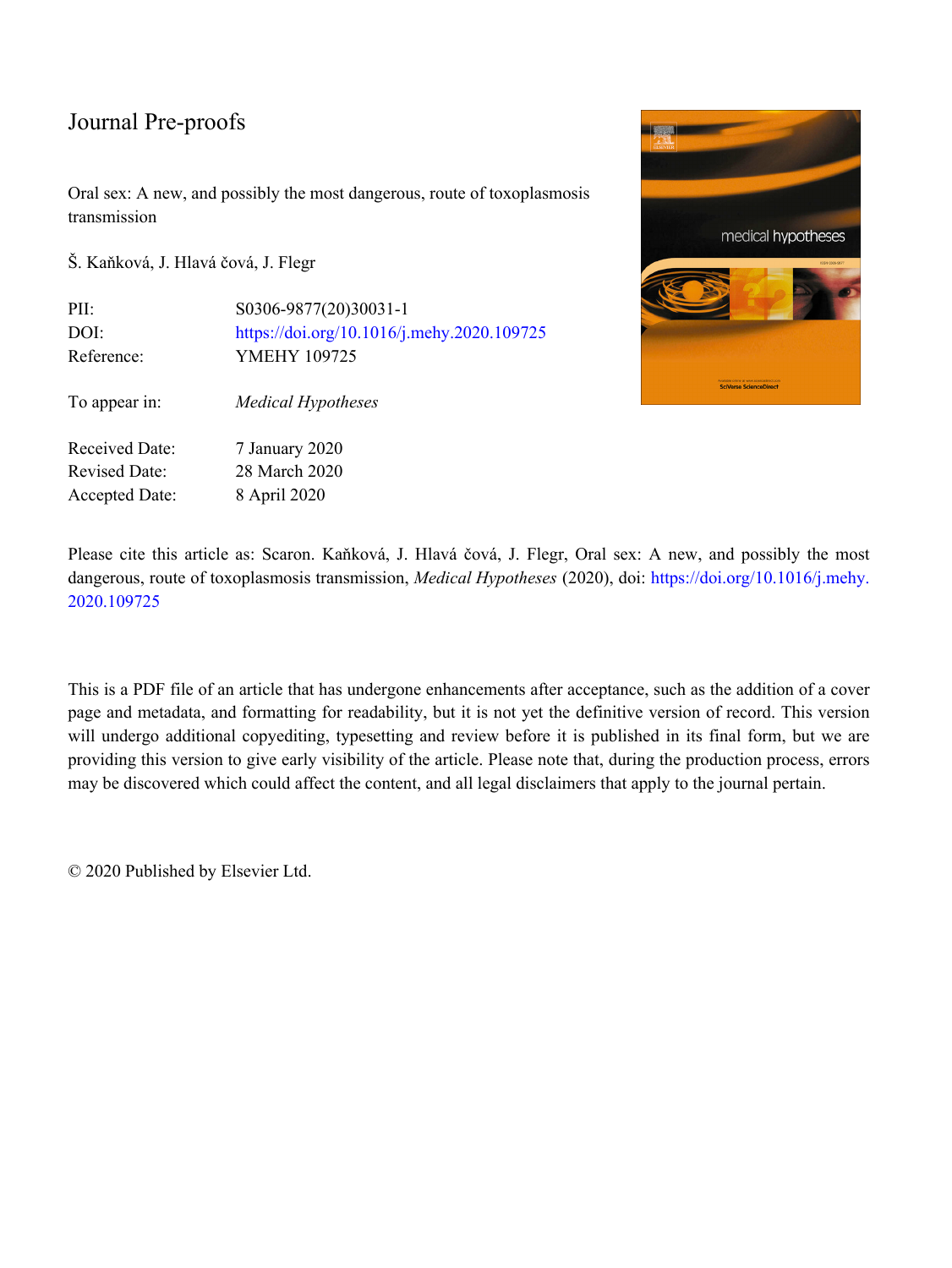# **Oral sex: A new, and possibly the most dangerous, route of**

# **toxoplasmosis transmission**

## **Authors**

Š. Kaňková, Ph.D.ª\*, J. Hlaváčováª, J. Flegr, prof. ª

a Department of Philosophy and History of Science, Faculty of Science, Charles University,

Prague, CZ-128 44 Prague 2, Czech Republic

\* Corresponding author:

Tel.: +420 221951821, fax: +420 224919704

E-mail: kankova.sarka@gmail.com

Division of Biology, Faculty of Science, Charles University, Prague, Viničná 7, 128 44, Czech

Republic

Sources of support:

Charles University (Research Centre program No. 204056)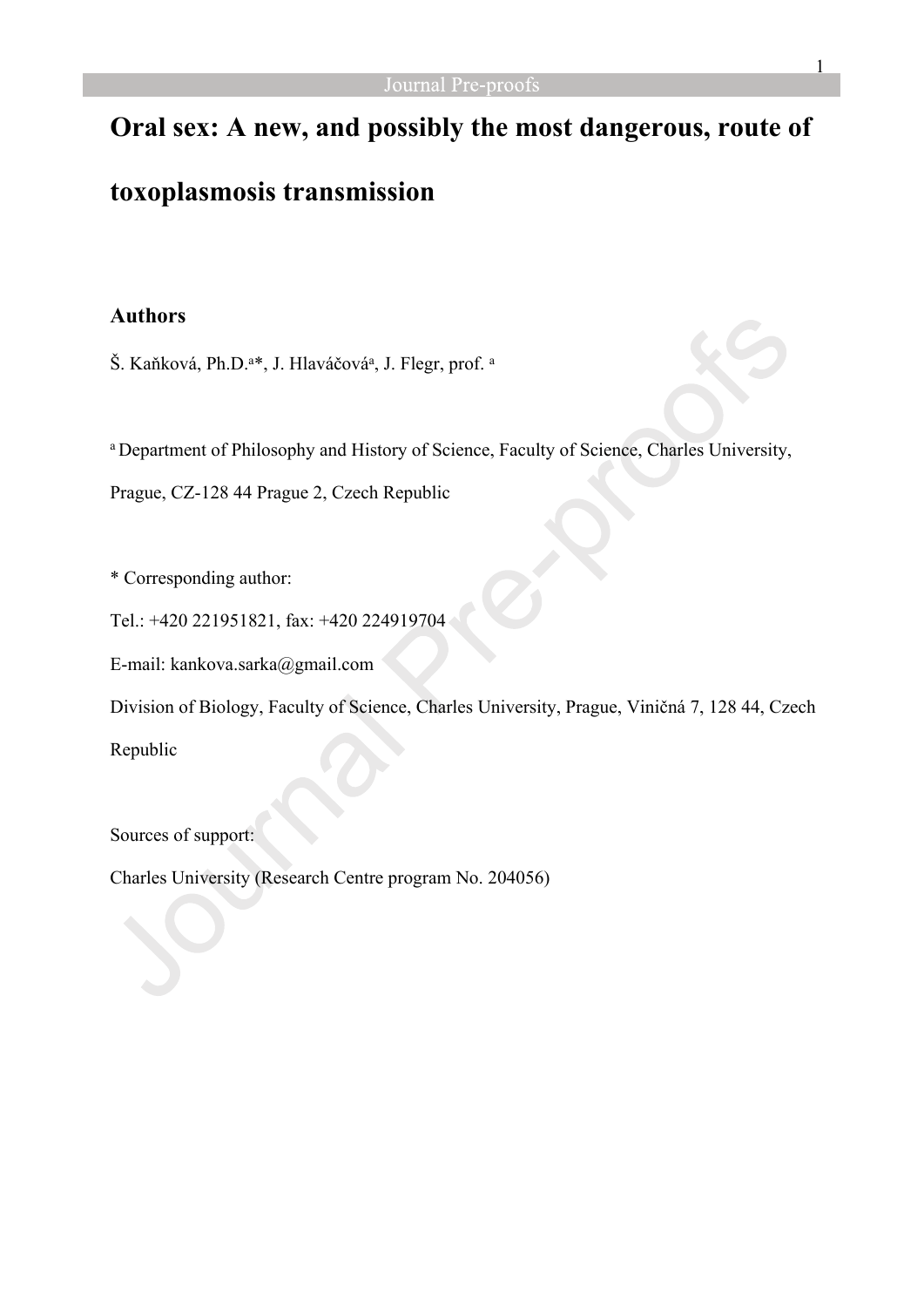### **Abstract**

Toxoplasmosis is a parasitic disease widespread in the temperate zone. The definitive hosts of *Toxoplasma gondii*, which causes the disease, are cats. All warm-blooded vertebrates, including humans, can be intermediate hosts. A person is usually infected by ingesting oocysts, e.g. by consuming along with vegetables some contaminated soil, by drinking contaminated water, or by ingesting tissue cysts contained, for instance, in poorly cooked meat. Less common is congenital transmission or transmission via organ transplant from an infected donor. Recently, it has been suggested that toxoplasmosis could also be transmitted sexually from infected men to uninfected women. In this article, we discuss and present evidence for an alternative hypothesis, which suggests that toxoplasmosis could be transmitted by oral sex (via fellatio) from an infected man to an uninfected person (male or female), especially if the uninfected individual swallows the infected ejaculate. This hypothesis finds support in the following facts and findings: (1) *Toxoplasma* has been found in male ejaculate. (2) In several animal species, presence of the parasite in the seminal fluid of infected males can lead to infection of uninfected females during mating. (3) A higher prevalence of toxoplasmosis has been reported in both homosexuals and promiscuous individuals, i.e. in populations which practice a broader spectrum of sexual activities, including oral sex. (4) In heterosexual couples, a partner's infection seems to be a risk factor for infection in women but not in men. (5) A higher prevalence of toxoplasmosis in females compared to males has been observed in adolescents aged 10 to 14, where oral sex, including fellatio, is highly prevalent among those who have not yet engaged in penetrative intercourse. (6) On a theoretical level, one could expect that when an uninfected person swallows ejaculate containing *Toxoplasma* tissue cysts, this results in a similar infection pattern to ingestion of *Toxoplasma*-contaminated undercooked meat. (7) Approximately two-thirds of *Toxoplasma* infections in pregnant women cannot be explained by any of the known risk factors. (8) In both women and men who report practicing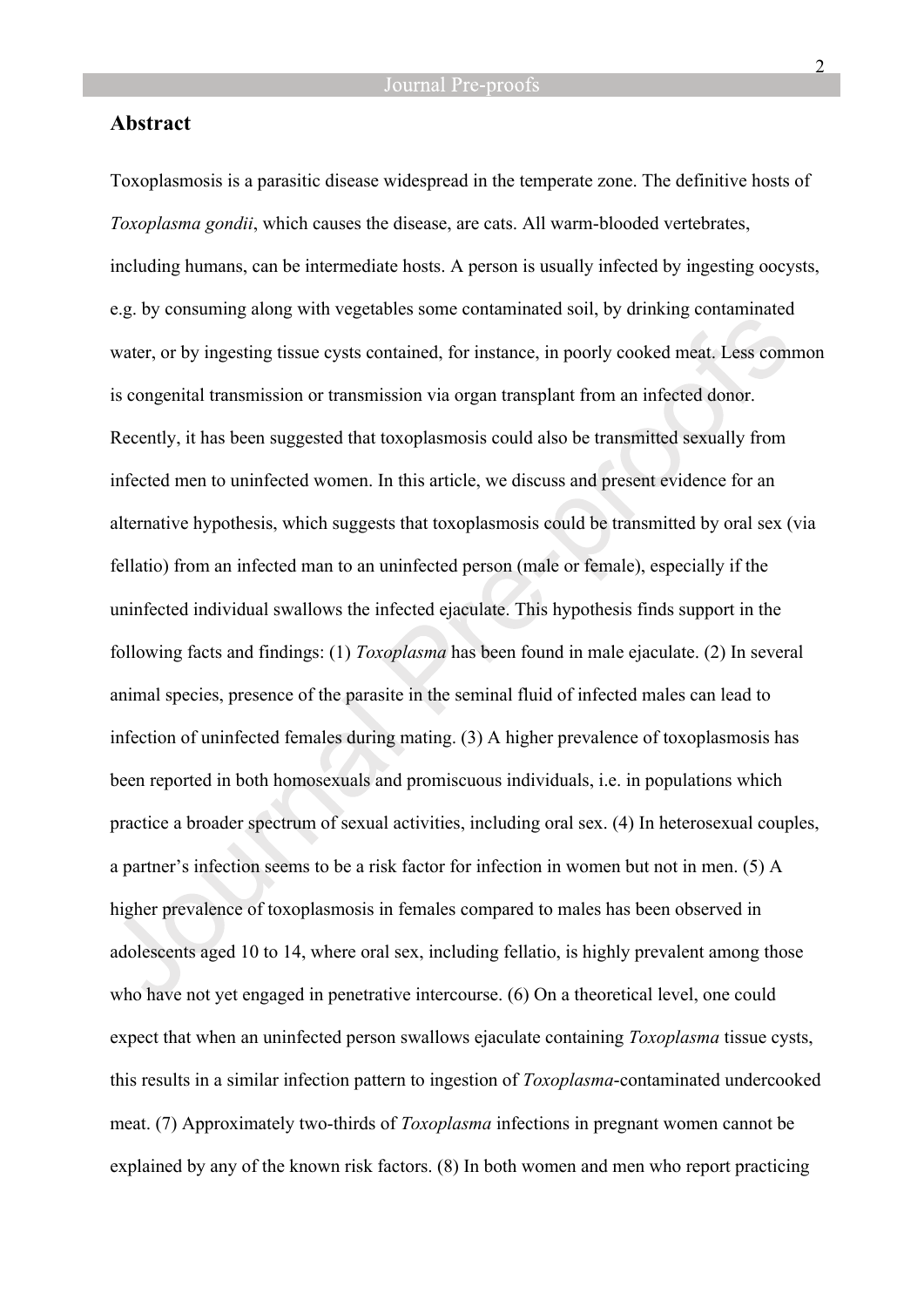fellatio with men, there is a higher prevalence of toxoplasmosis than in corresponding controls. If our hypothesis is correct, an effective public health campaign with emphasis on early sexual education about the risks of unprotected oral sex will be necessary, especially in pregnant women and HIV-positive people. This route of toxoplasmosis transmission could be experimentally verified by force-feeding laboratory mice with the ejaculate of infected men.

### **INTRODUCTION**

Toxoplasmosis, the result of an infection by a coccidian protist *Toxoplasma gondii (T. gondii)*, is probably the most widespread human parasitic infectious disease in industrialized countries. This parasite causes major opportunistic infections in HIV infected people. The prevalence of latent toxoplasmosis in populations ranges from 20% to 80%, depending on various environmental and socioeconomic factors, including the number of cats in the environment, latitude, moisture, hygienic standards, and cooking habits (1). *T. gondii* enters host cells by actively penetrating host cell membranes or by phagocytosis. It spreads through the host body via infected mobile cells, such as dendritic cells and monocytes (2). Using this Trojan horse strategy, it can enter immune-privileged organs such as the testes, eyes, and brain. In these organs, it infects various cell types, including neurons, Purkinje cells, and microglial cells (3). Invasion and growth rate vary depending on the strain of *T. gondii* and the type of host cells.

Acute toxoplasmosis, characterized by rapid replication of tachyzoites in the body, can be accompanied by influenza-like symptoms such as cervical lymphadenopathy, fever, malaise, night sweats, and myalgia (4). In immunocompetent hosts, the acute phase usually spontaneously evolves into a latent phase characterized by the presence of slowly dividing bradyzoites contained in tissue cysts in various organs of the host. Bradyzoites remain in the body for the rest of host's life and likely do not elicit any inflammatory response (5). Latent toxoplasmosis seems asymptomatic, but it has been shown that it can be accompanied by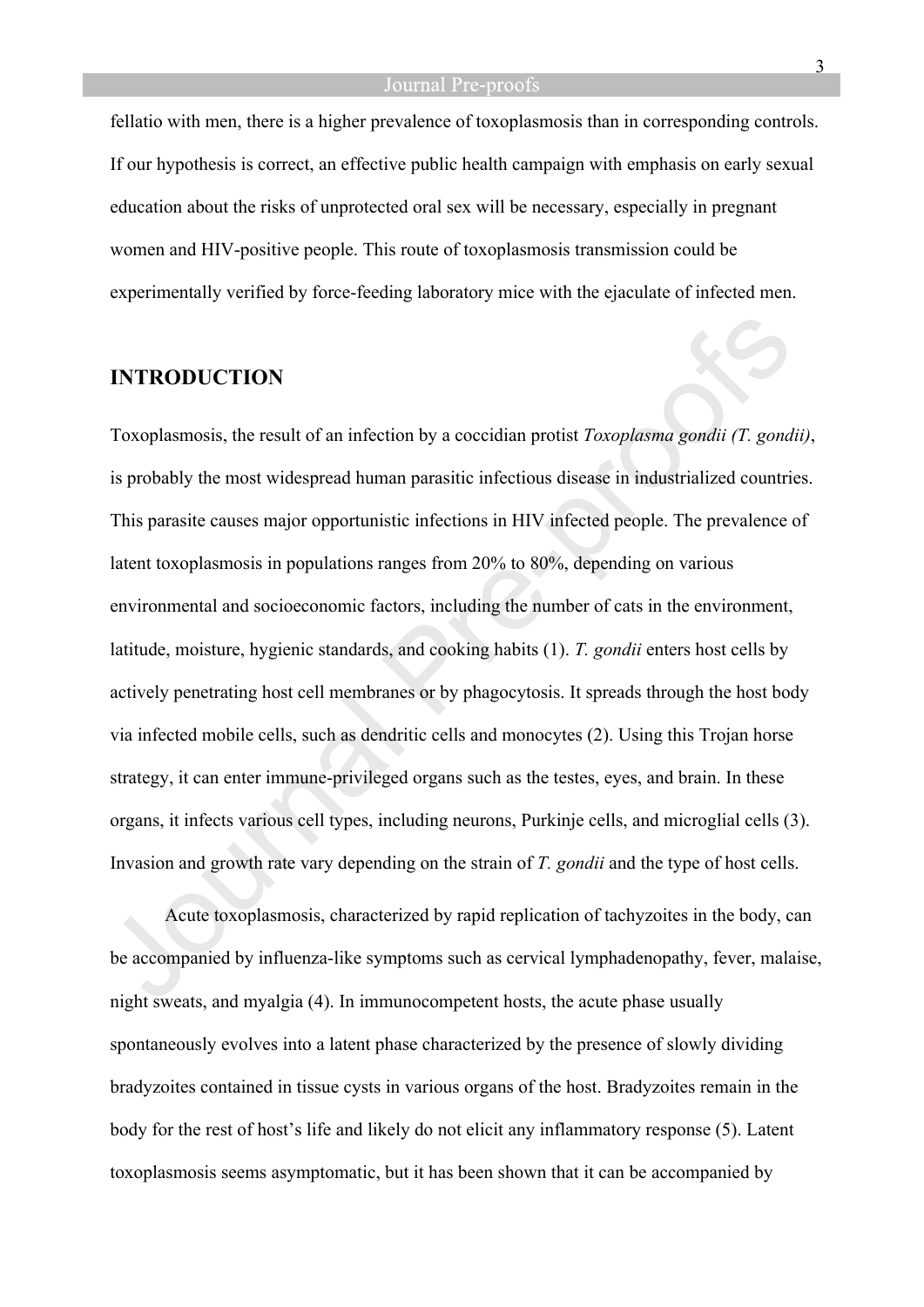specific changes in psychomotor performance, behavior, and personality profile (6-8). The strongest effect of latent toxoplasmosis is probably its effect on human reproductive function (9). In particular, women with latent toxoplasmosis have more sons (10-12) and their children exhibit slower prenatal (13, 14) as well as postnatal development (15).

The most harmful form of toxoplasmosis is congenital toxoplasmosis. In pregnant women with acute toxoplasmosis, the parasite (rapidly dividing tachyzoites) can infect the placenta and, after a delay, the fetus as well. If such transmission occurs during the first trimester, it can lead to spontaneous abortion or serious congenital anomalies in the newborn child. Approximately 20% of infants born with a congenital infection are severely affected. Around 70% are asymptomatic at birth but go on to develop various clinical conditions affecting the visual or auditory system (e.g. chorioretinitis) and/or exhibit slower neurological and mental development. Only about 10% of children with congenital toxoplasmosis show no symptoms of the infection (1, 16).

Toxoplasmosis is transmitted to humans by ingestion of food or water contaminated with cat feces containing *Toxoplasma* oocytes, or by eating undercooked meat containing tissue cysts with slowly dividing bradyzoites (1). The infection can be also transmitted by the most active form of the parasite, the tachyzoites, but this form is present in the host only during acute infection and disappears soon after the host develops an immunity to the parasite. An important difference between tachyzoites and bradyzoites is that bradyzoites are resistant to gastric enzymes and are therefore infectious orally, while tachyzoites are destroyed by gastric enzymes (17).

Recently, it has been suggested that toxoplasmosis could also be transmitted sexually (18). The authors of this hypothesis have presented several pieces of an indirect evidence in support of *T. gondii* transmission from infected men to uninfected women during unprotected sexual intercourse. The problem with this hypothesis is that *Toxoplasma* tachyzoites are present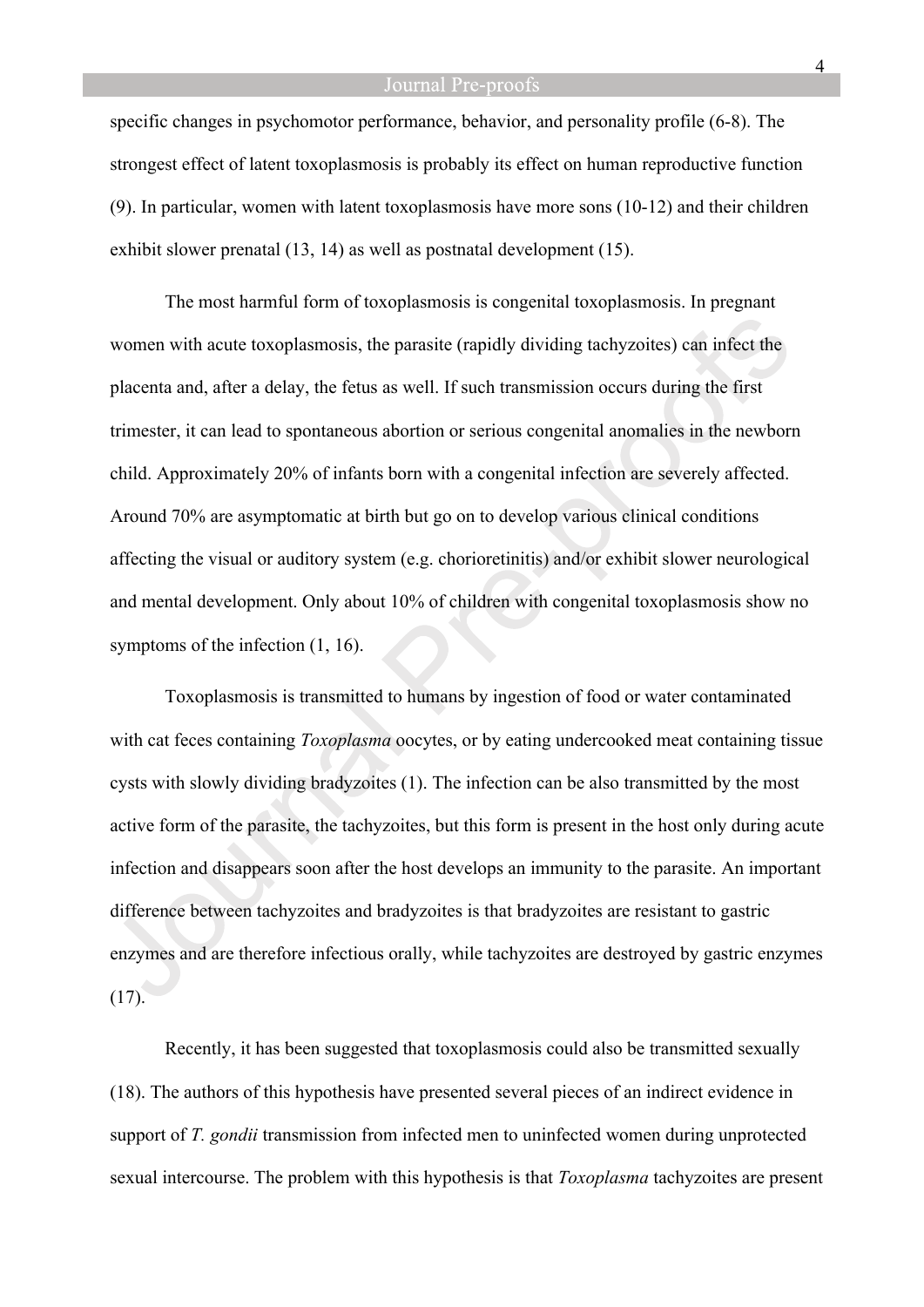in the blood and other body fluids of infected subjects only during the short acute stage of the infection and tissue cysts containing bradyzoites, which persist in many organs throughout the host's life, are adapted to entering the body of a new host orally. In the following, we discuss and present evidence for an alternative hypothesis, which suggests that toxoplasmosis can be transmitted via oral sex, namely by fellatio, rather than by penetrative sexual intercourse.

"The issue of pathogen transmission via oral sex is increasingly important given the common notion that "oral sex is not sex"(19), because virginity, as it is traditionally defined, is not lost, and the likelihood of pregnancy is removed. Oral sex is also considered a safe version of sex. However, its safeness (without using a mechanical barrier) only concerns the elimination of the risk of conception, not the risk of transmission of infections. In fact, many widespread infections, including the papilloma virus infection and candidiasis, are frequently transmitted by this route."

## **THE HYPOTHESIS**

Transmission of toxoplasmosis from an infected man to an uninfected person (male or female) occurs during oral sex (fellatio) when the uninfected individual swallows the ejaculate of the infected man.

### **EVALUATION OF THE HYPOTHESIS**

*T. gondii* DNA has been found in the semen of experimentally infected male rabbits (20) and male goats (21). *T. gondii* cysts were observed eight weeks after infection in the epididymis and semen of infected male rats (22). Moreover, immunohistochemical analysis detected the presence of *T. gondii* in both testicular samples and the epididymis of dogs with acute toxoplasmosis. Tachyzoites were found in semen samples and their viability was demonstrated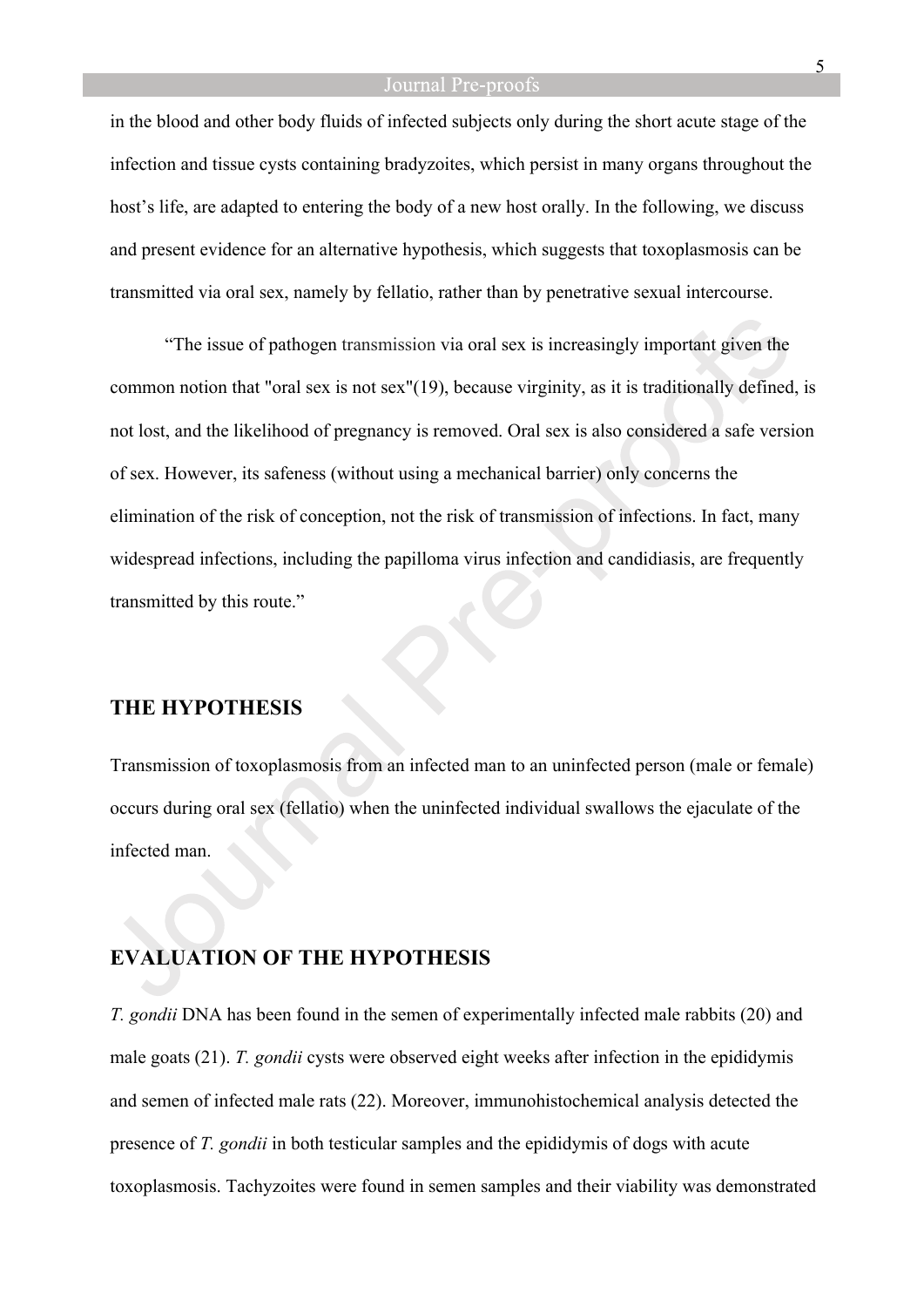by artificial insemination of four *Toxoplasma*-negative female dogs, all of which seroconverted by day seven after inoculation (23). In another study, immunohistochemical results revealed the presence of *T. gondii* in the epididymis and seminal vesicles of pigs. These findings were confirmed by DNA detection of *T. gondii* in pig semen (24). In another study, a bioassay found *T. gondii* in the testes and seminal vesicles of all twelve examined young steers (25). The parasite was also isolated from semen samples of experimentally infected steers and detected both by Indirect Fluorescent Antibody Technique and directly, in the form of *T. gondii* brain cysts, in mice inoculated subcutaneously with semen aliquots from bovine ejaculates (25).

Presence of the parasite in the seminal fluid of infected males may lead to the infection of uninfected females during mating. Sexual transmission of toxoplasmosis has been observed in several animal species. In rats and sheep, females and their offspring have acquired the infection via mating with infected males (22, 26). In goats, *T. gondii* has been sexually transmitted during natural mating with infected males (27). Female dogs, rabbits, and sheep have been infected after artificial insemination with infected semen (23, 28). It ought to be noted, though, that in all these animal experiments, the males had been infected recently and tachyzoites were therefore probably only temporarily present in their body fluids.

The first study related to the sexual transmission of toxoplasmosis in humans was carried out in 1971, and that study found the parasite in the ejaculate of several men (29). Generally speaking, when it comes to sexual transmission of toxoplasmosis in humans, we can only look for indirect evidence because the ethics of direct testing would be highly problematic. Nevertheless, a recent analysis of infection patterns in couples had shown that some women have probably been infected with *T. gondii* by their male partners. Authors of that study analyzed various risk factors for toxoplasmosis, including sexual partners' infection status, and it seems likely that partner's infection is a risk factor for infection in heterosexual women, but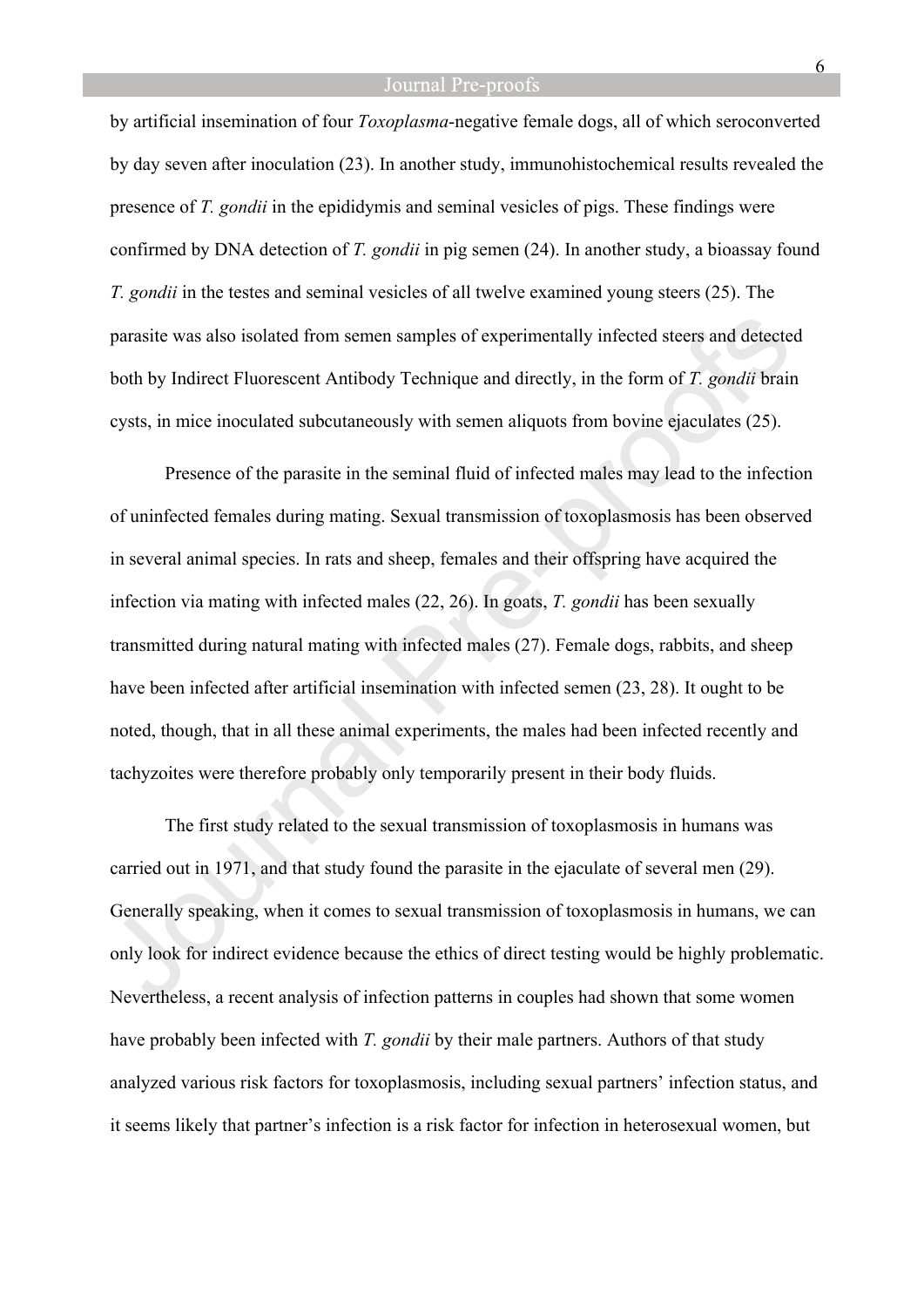not in heterosexual men. These results (30) strongly support the hypothesis of sexual transmission of toxoplasmosis from men to their sexual partners.

A positive correlation has been observed between the prevalence of toxoplasmosis in women of childbearing age and the incidence of sexually transmitted diseases (mainly gonorrhea, syphilis, and chlamydiosis) in WHO-member countries (18). The authors of that study suggested that unprotected sexual intercourse may well represent a shared risk factor for the transmission of these diseases and toxoplasmosis. Moreover, the probability of *T. gondii* infection in pregnant women increases with the amount of unprotected sex with her infected partner prior to pregnancy (18). Similarly, a high prevalence of toxoplasmosis was reported in promiscuous people in Mexico (31) and in sex workers (32). In this context, it should be noted that sexually transmitted infections are transmitted from person to person during various types of sexual contact, not only through penile-vaginal intercourse. Higher sexual activity is associated with various sexual practices, including oral sex. It is also well known that oralgenital and oral-anal sex may lead to the transmission of a wide variety of both non-viral (33) and viral sexually transmitted infections (33, 34). During oral sex, partners often intentionally or unintentionally swallow the man's ejaculate. It should be borne in mind, meanwhile, that if an uninfected person swallows ejaculate containing *T. gondii* tissue cysts, one could expect a similar infection pattern as, for instance, after eating undercooked meat containing tissue cysts with bradyzoites.

Other results indirectly supporting this hypothesis come from studies on homosexual men. A high prevalence of toxoplasmosis has been reported among homosexuals in Indonesia (35). Among men who have sex with men, unprotected oral and anal sex was associated with the highest risk of HIV transmission (36). Similarly, a higher *Toxoplasma*-seropositivity (67.8%) has been observed in HIV-infected people than in immunocompetent adults (30.9%) in India (37) and especially in sub-Saharan Africa. A recent systematic review and meta-analysis

7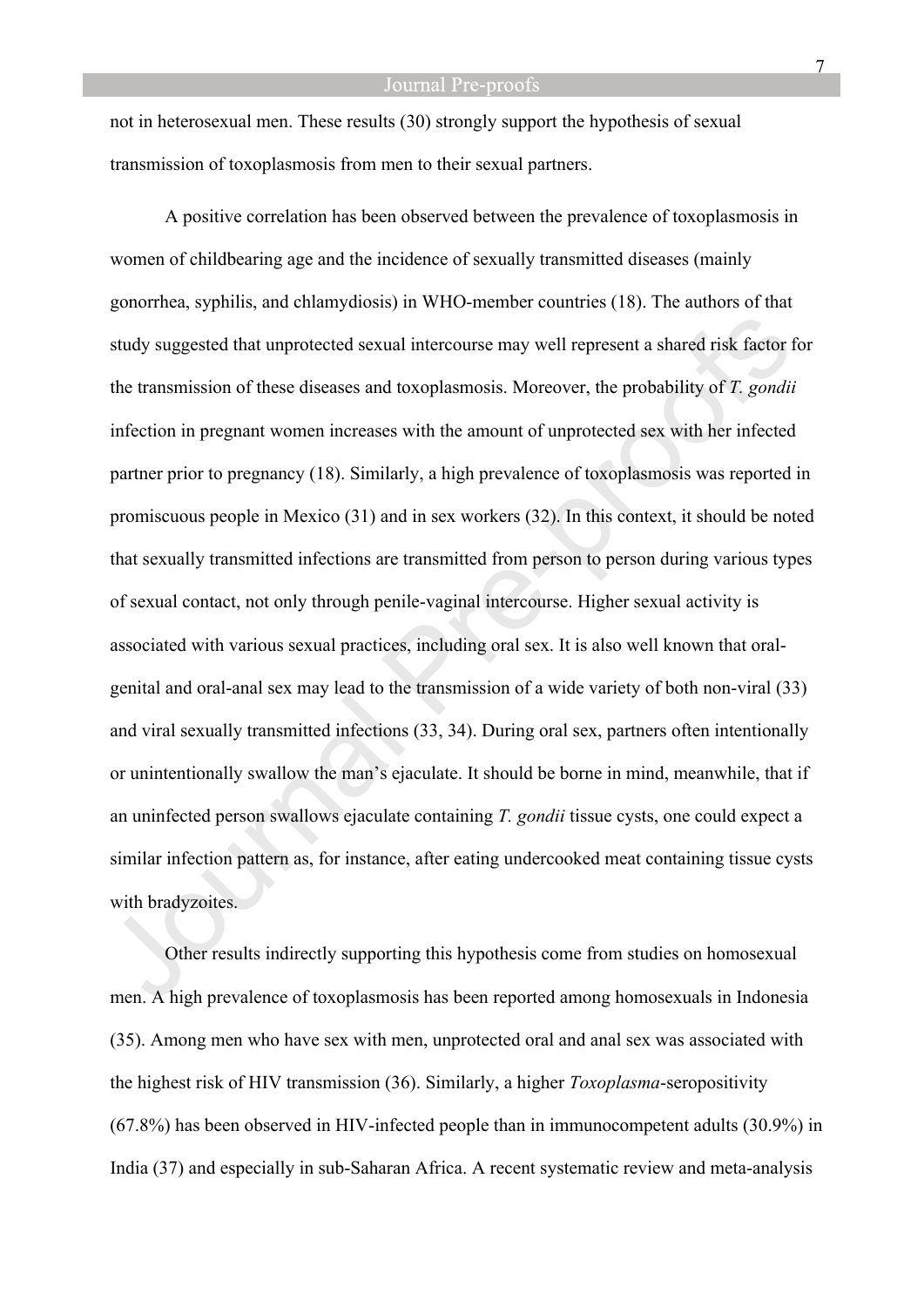(38) comprising 25,989 HIV-infected persons from 34 countries showed a suspiciously high prevalence of toxoplasmosis in various regions: 25.1% in Asia and the Pacific (where the prevalence in general population is mostly low), 44.9% in sub-Saharan Africa, 49.1% in Latin America and the Caribbean, and 60.7% in North Africa and the Middle East. In the Czech Republic, the prevalence of positive *Toxoplasma* serology was 40.2% in HIV-infected men (39) compared to 31% prevalence of toxoplasmosis in the general population of men over 19 years of age (40). It can be hypothesized that HIV-infected subjects' impaired immunity (and not, e.g., the more active sex life of male homosexuals) is responsible for the increased prevalence of toxoplasmosis in this population. This explanation, however, is challenged by the fact that the same study found virtually no difference in toxoplasmosis prevalence between HIVpositive and immunocompetent women (43.5% in HIV-infected and 42% in the general population).

Approximately two thirds of *T. gondii* infections in pregnant women cannot be explained by any of the known risk factors (41, 42). We could speculate that some pregnant women abstain from sexual intercourse or are not advised to engage in penile-vaginal sex during pregnancy for health reasons. It is possible that these women could start to practice oral sex or practice it more often to sexually satisfy their partners. If the sexual partner is infected, women could acquire toxoplasmosis, which could lead to primoinfection in pregnancy, and consequently to an increased risk of congenital toxoplasmosis in the fetus (1, 16).

Generally, it is assumed that females perform fellatio more often than males do. In many countries, there is a higher prevalence of latent toxoplasmosis in women than in men. For example, in clinically healthy people in China, seroprevalence was 14% for women and 10.7% for men (43). Similarly, in urban areas of Slovakia, seroprevalence of toxoplasmosis is 32.4% for women and 22.4% for men (44). In the Czech Republic, an epidemiological survey conducted between 1971–1996 showed a toxoplasmosis prevalence of 34.1% for women and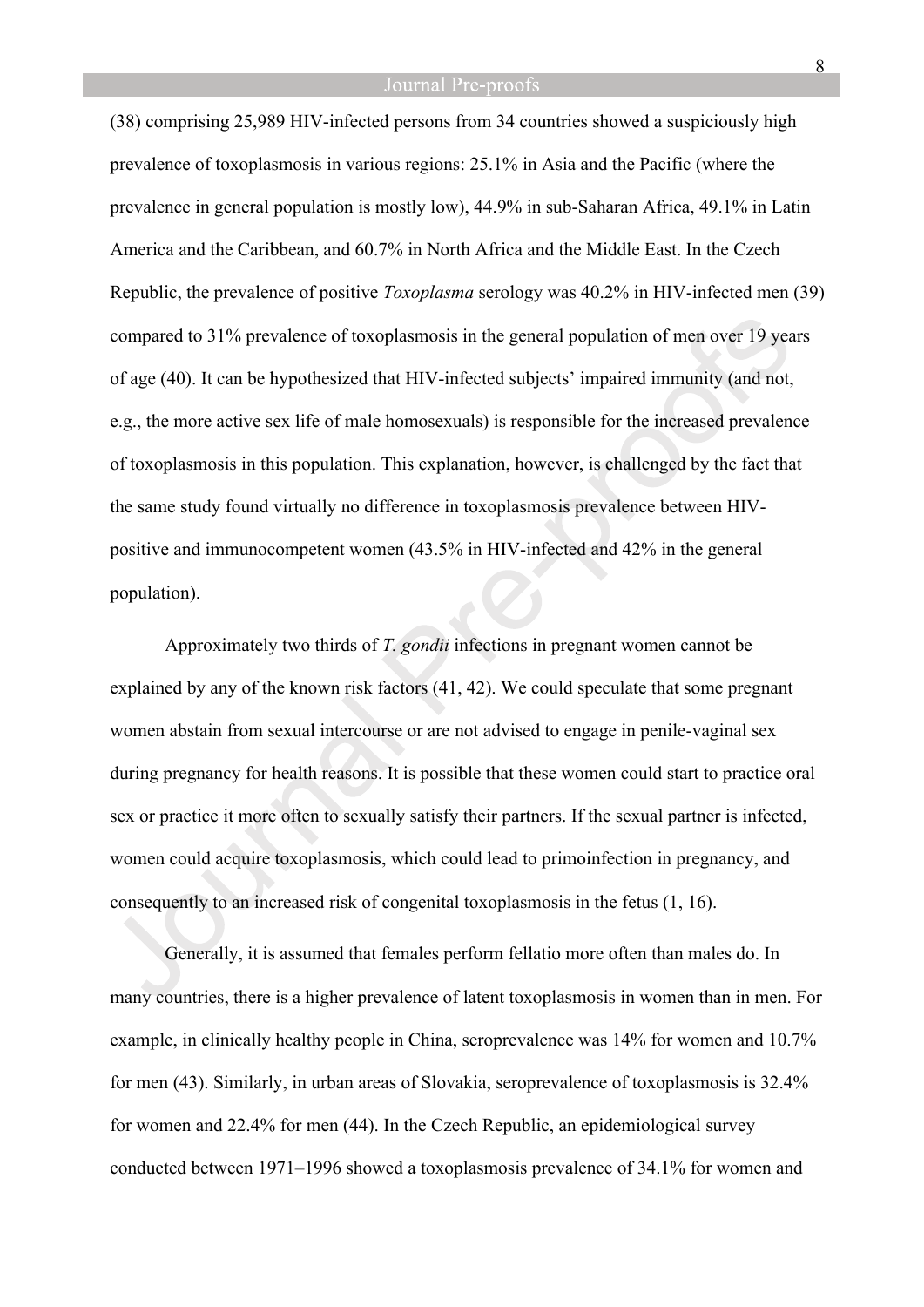26.3% for men (40). A similar pattern has been observed in the most recent epidemiological study performed on a sample of 1,865 Czech internet users, which showed a 34.5% prevalence of toxoplasmosis in women and just 24% in men (45). These differences in prevalence between genders first emerge in the age group of 10–14 and culminate in age groups of 20–39 (40) and 20-24 (45). It ought to be noted, though, that the difference in toxoplasmosis prevalence after the age of 14 could be linked to first sexual experiences, especially with oral sex, which in many countries – including Czechia – tends to precede penile-vaginal sex (46, 47). The subsequent increase in prevalence could be linked to increasing sexual activity and lifelong accumulation of "past sexual partners". Oral sex is commonly practiced by sexually active couples (both opposite-sex and same-sex) of various ages, including adolescents. Because the risk of acquiring sexually transmitted diseases through oral sex is believed to be lower than during anal or vaginal sex, people could erroneously believe that unprotected oral sex is a safe or low-risk sexual practice. People engage in oral sex both as part of foreplay or following penetrative intercourse. It has been shown that a high percentage of boys aged 15–19 reported receiving oral sex (47%) and among men aged 15–24, 24% had oral sex before their first penile-vaginal intercourse (46). One study which focused on the practice of oral sex among people aged 16-21 in the United Kingdom (47) reported that fellatio and cunnilingus are highly prevalent among young people (70%), regardless of whether they had had any previous experience with penetrative intercourse. The study showed that 22% of those who had not yet engaged in penetrative intercourse had already practiced some form of oral sex. Moreover, only 17% of respondents who experienced fellatio once and 2% who received fellatio more than once reported consistent use of a condom (47). Reduced pleasure and lack of motivation, desire, and forethought were reported as the main reasons for not using condoms during fellatio, while hygiene and avoiding the dilemma of spitting or swallowing the ejaculate were reported as reasons for using condoms.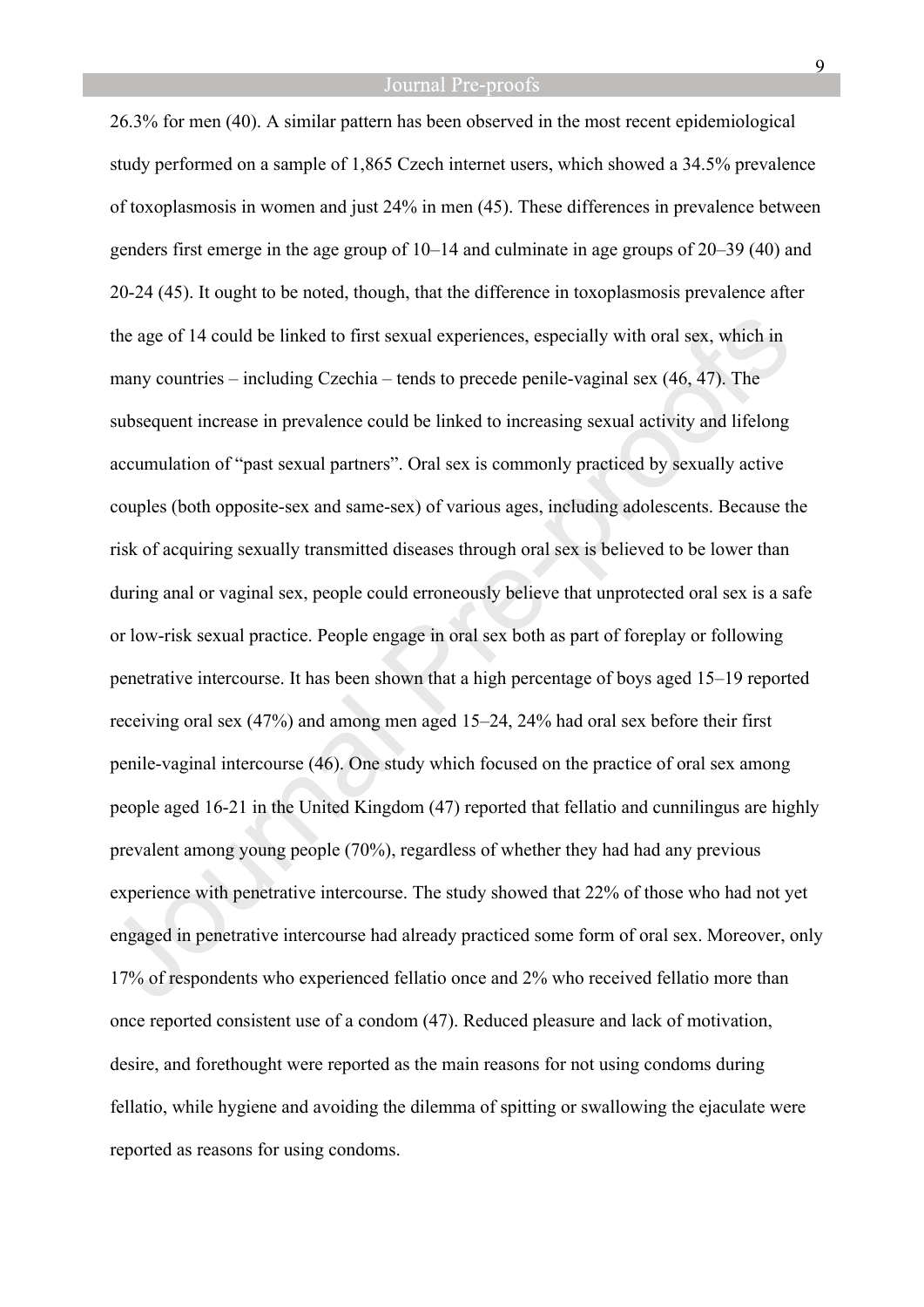#### **EMPIRICAL DATA**

A recent anonymous survey (48) performed on a sample of Czech internet users showed that all forms of oral sex, including man-man fellatio, were rather common in Czechia. Approximately 93% of 8,984 women in the sample had performed fellatio on their male partner at least once, while among the 7,928 men in the sample, the proportion of individuals who admitted to giving fellatio to another man was nearly 22%. About 1,000 men and 1,500 women who answered questions about oral sex also indicated whether they had been tested for toxoplasmosis and the result of their laboratory test, i.e. whether they were infected with *Toxoplasma* or not. Partial Kendall correlation tests controlled for subjects' age showed no significant effect of fellatio on the risk of *T. gondii* infection (women: Tau =  $0.023$ , p= $0.134$ , men: Tau =  $-0.015$ , p= $0.481$ ). It is known, however, that toxoplasmosis has a strong negative impact on the frequency of all forms of sexual behavior and especially on the frequency of less conventional forms of sex (48, 49). We have therefore repeated the analyses and controlled for both age and the frequency of passive forms of oral sex, i.e. cunnilingus from male partner in women (reported by 94% women) and fellatio from another man in men (reported by 24% of men). In women, providing oral sex had a significant positive effect on the risk of being infected with *Toxoplasma* (Tau= $0.036$ , p= $0.016$ ). In men, the effect was only slightly weaker (Tau= $0.029$ ) and statistically nonsignificant ( $p=0.177$ ), probably due to the much lower number of subjects who reported engagement in these activities: only 265 (31 *Toxoplasma*-infected) men reported manman fellatio, while 1,830 women (356 *Toxoplasma*-infected) reported woman-man fellatio.

#### **Limitations**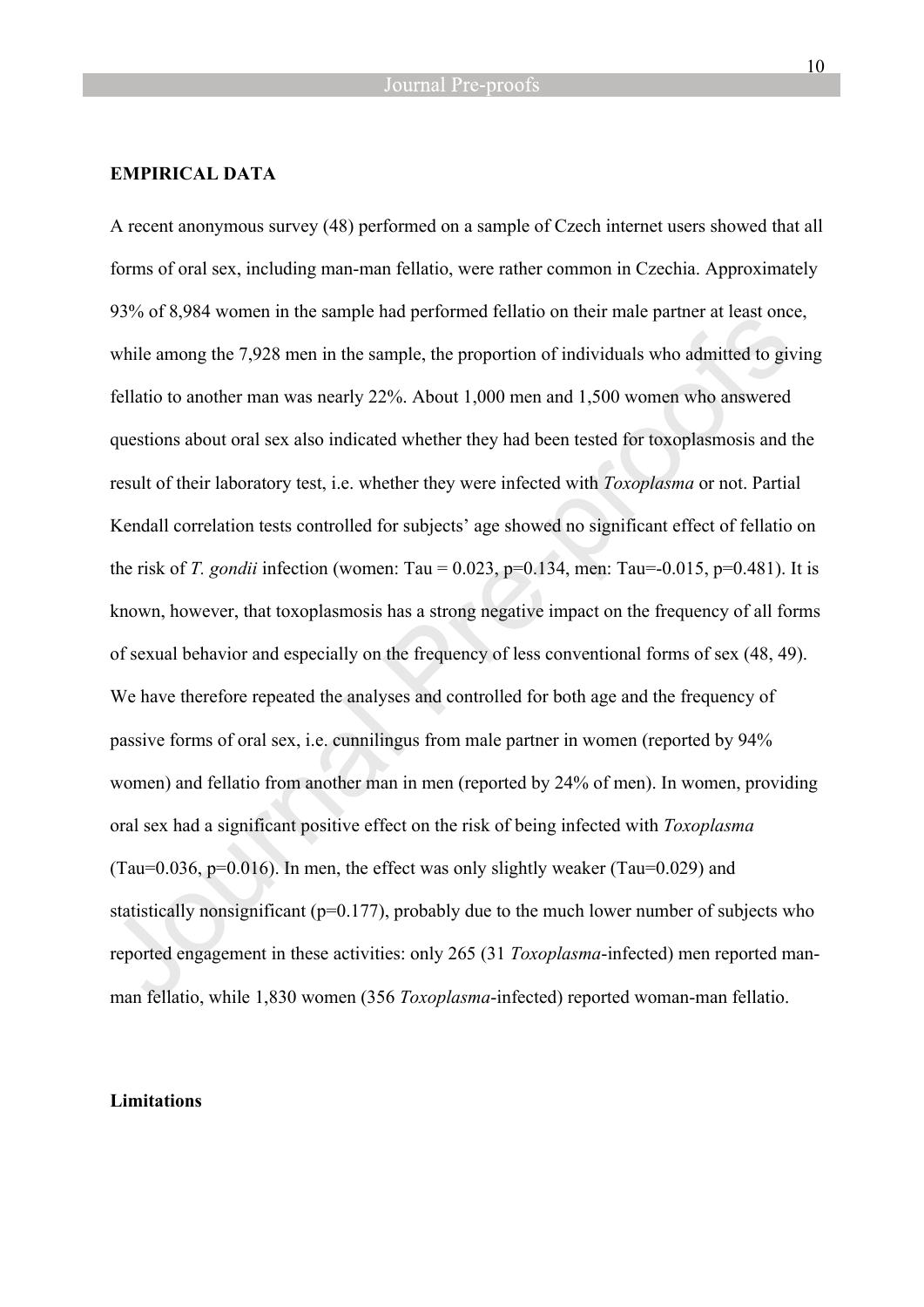Sexual transmission of *T. gondii* has been convincingly established in animals (see above). Based on a number of arguments (18), it can be assumed that this mode of transmission can also take place in humans. Unfortunately, it is very hard to disentangle the available indirect evidence which supports transmission through sexual intercourse from that which supports transmission by oral sex. Moreover, the proposed hypothesis of transmission through oral sex assumes that the ejaculate is swallowed.

The positive association between oral sex and toxoplasmosis is a convincing argument for the hypothesis. The observed effect size of the association was relatively weak. It must be stressed, however, that the observed effect size of around 0.03 probably underestimates the importance of this route of *Toxoplasma* transmission, because fellatio is a necessary but not sufficient precondition of penile-oral transmission of *Toxoplasma*. To wit, participants were asked in the questionnaire only how often they provided fellatio, not how often they provided fellatio and swallowed the ejaculate. Subjects who did not swallow ejaculate (especially those whose partners used a condom) were in fact not at risk of penile-oral transmission of *Toxoplasma*. Their presence in the subset of subjects who provided fellatio thus strongly decreases the observed strength of the Toxoplasmosis–fellatio association

### **CONSEQUENCES OF THE HYPOTHESIS AND DISCUSSION**

It is difficult to estimate how common infection through oral sex might be. In several animal species, *T. gondii* has been found in addition to the ejaculate in the testes, epididymis, and in seminal vesicles (22, 25, 50). It is therefore possible that the parasite enters the ejaculate continuously with spermatozoa or with the secretion from seminal vesicles.

Various forms of oral sex occur frequently in different animal species, including bonobos (51), orangutans (52, 53), lemurs (54), and fruit bats (55). It is therefore possible that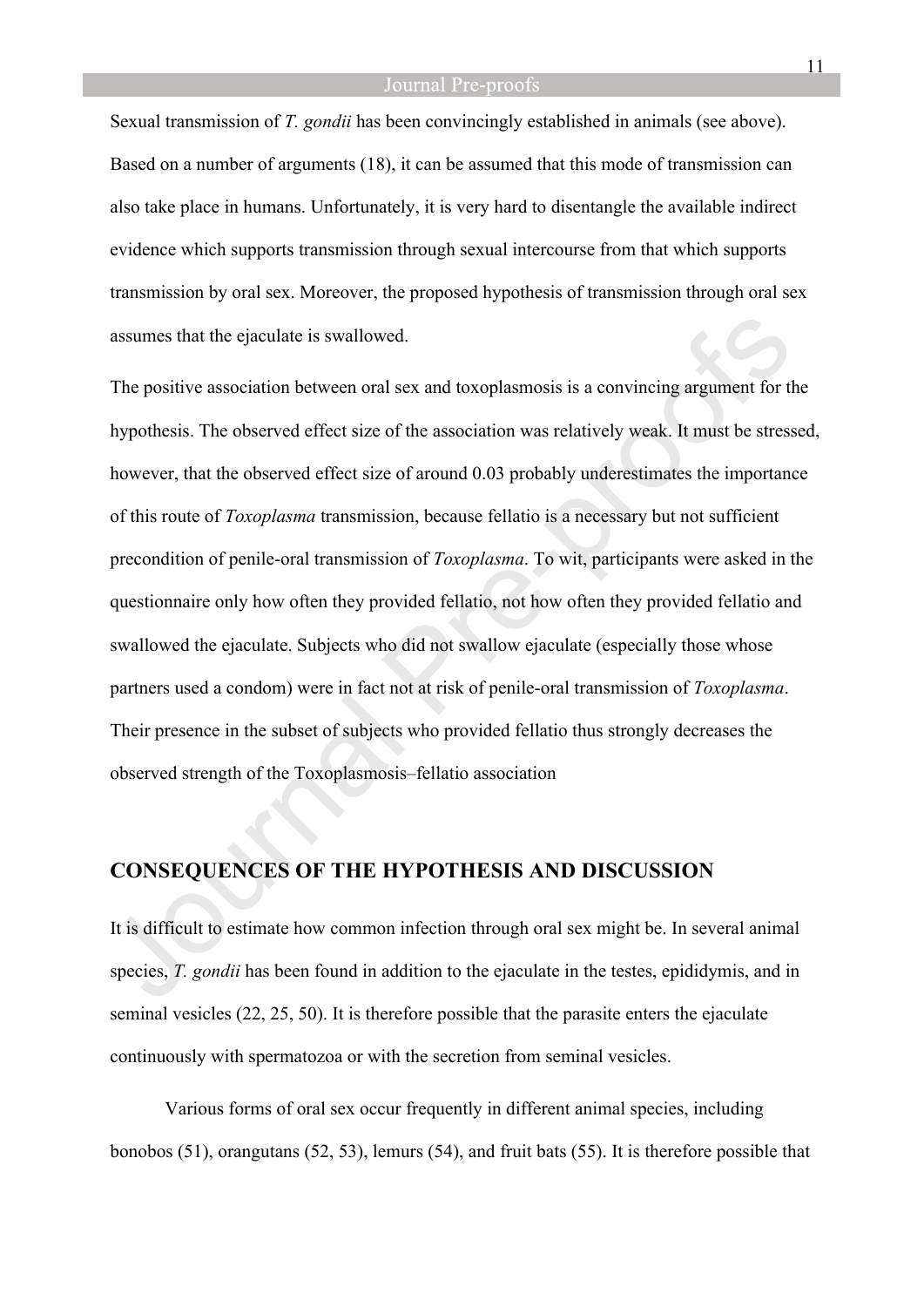pathogen presence in the ejaculate is actually an effective evolutionary adaptation for a horizontal spread of primarily food-transmitted diseases (not only toxoplasmosis) in host populations.

It is not known how often the parasites are present in the ejaculate of infected men, what form they take, and how much enters the ejaculate. It is also not known how many ingested parasites are required for infection to take hold. It is known that bradyzoites are better adapted to oral infections and they are far less susceptible to destruction by proteolytic enzymes than the tachyzoites (17). A study which examined the effect of trypsin and pepsin on *T. gondii* tachyzoites in vitro and in vivo showed that some tachyzoites can survive in acid trypsin solution for one hour in vitro. Nevertheless, relatively high doses (over 1,000 zoites) of *T. gondii* tachyzoites were needed to infect mice and cats by the oral route. Mice and cats were probably infected by tachyzoites which entered the pharynx mucosa or those which survived digestion in the intestines (56). We can also speculate that the parasite's route doesn't necessarily lead through the stomach and intestine after infection via oral sex. For example, local lesions in the oral epithelium could be the main site of entrance of *Toxoplasma gondii* into the bloodstream.

It has already been established that other protozoa can be transmitted orally. Oral transmission is the most important route of transmission of *Trypanosoma cruzi* in some geographical regions (57). A high efficiency of metacyclic forms of *T. cruzi* in establishing infection by oral route is associated with the expression of gp82, a stage-specific surface molecule that binds to gastric mucin and to epithelial cells (58). Using bioluminescence and quantitative real-time PCR to evaluate the presence of T. cruzi Dm28c luciferase (Dm28c-luc), parasites in orally infected mice indicated the nasomaxillary region as the site of parasite invasion in the host, becoming consistently infected throughout the acute phase (59).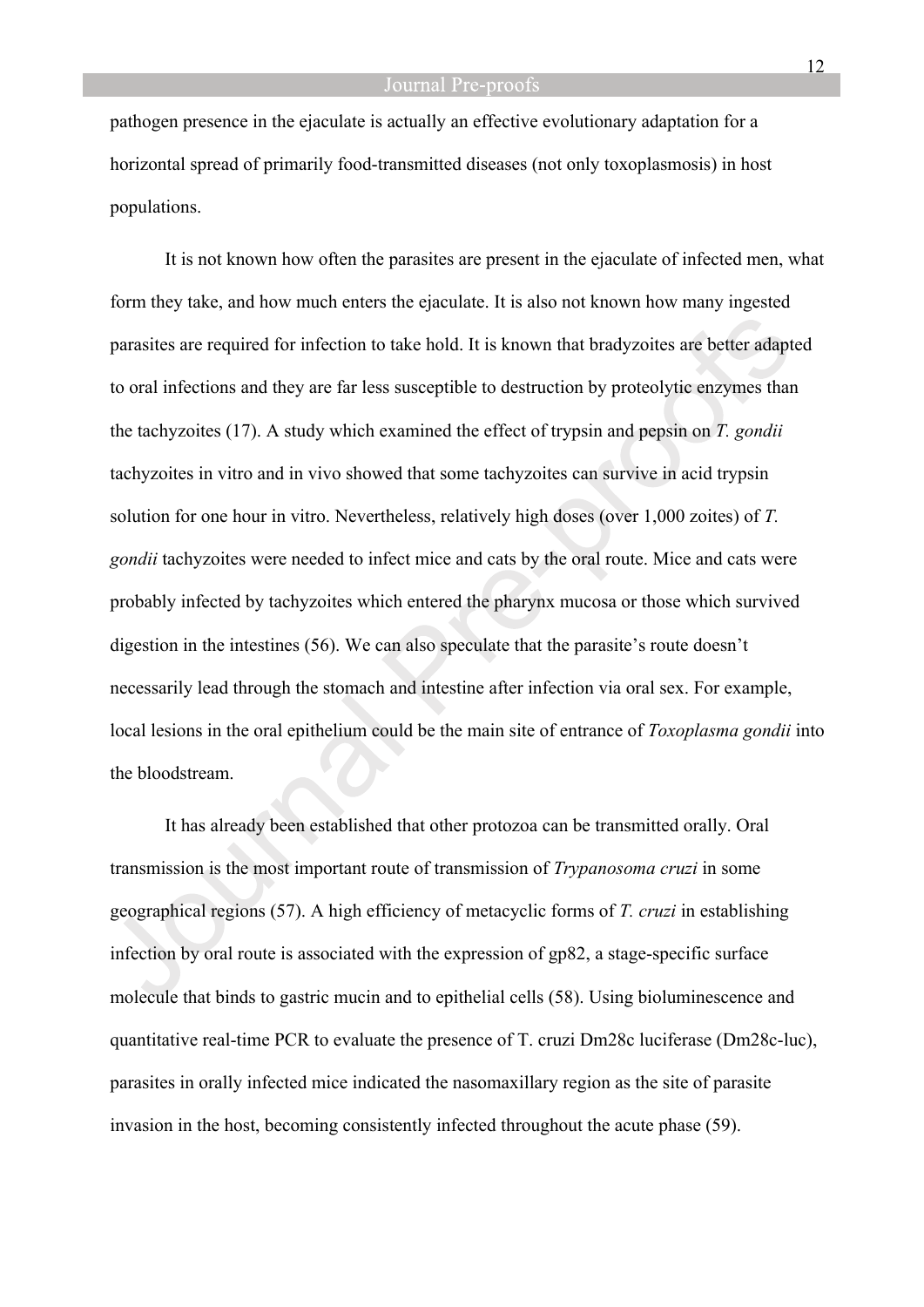In future studies, it would be important to prove the hypothesis experimentally. For obvious reasons, it is not possible to perform the infection experiment on humans. However, experimental rodents, e.g. sensitive strains of mice or rats could be force-fed with ejaculate of infected men and then examined serologically, histologically for the *Toxoplasma* infection. It would be also crucial to find out which form of *Toxoplasma* (tachyzoites, bradyzoites, tissue cysts, eventually another specialized or yet unknown form of the parasite) is present in the ejaculate of latently infected males. The ejaculate of the infected men should be stained with stage-specific antibodies, such as anti-Bag-1 or processed with the RNAScope staining technique (60). Such studies are currently underway.

Toxoplasmosis is a very widespread parasitosis which affects about one third of world's population. The importance of its most serious form, congenital toxoplasmosis, is now increasing because protective immunity, acquired by latent infection, is decreasing among young women in most developed countries. At the same time, the popularity of all less traditional forms of sex, including oral sex, is on the rise. If our hypothesis is correct and *Toxoplasma* can be transmitted from infected men to noninfected individuals by fellatio, the clinical impact of penile-oral transmission of toxoplasmosis is thus also increasing. Paradoxically, the observed decrease of seroprevalence of toxoplasmosis in developed countries could thus escalate the risk of serious health complications during pregnancy.

Currently, we can only speculate whether *Toxoplasma gondii* is the only alimentary transmitted pathogen adapted to this type of transmission or whether the infectious stages of other pathogens, including viruses, could also be present in the ejaculate of seemingly healthy men. Many people are aware of the health risks of unprotected penetrative intercourse. Various emerging evidence, however, suggests that in the case of diseases usually transmitted by the alimentary route, unprotected oral sex could also pose a high risk. If oral sex with infected men is indeed an important risk factor for acquiring toxoplasmosis, an effective public health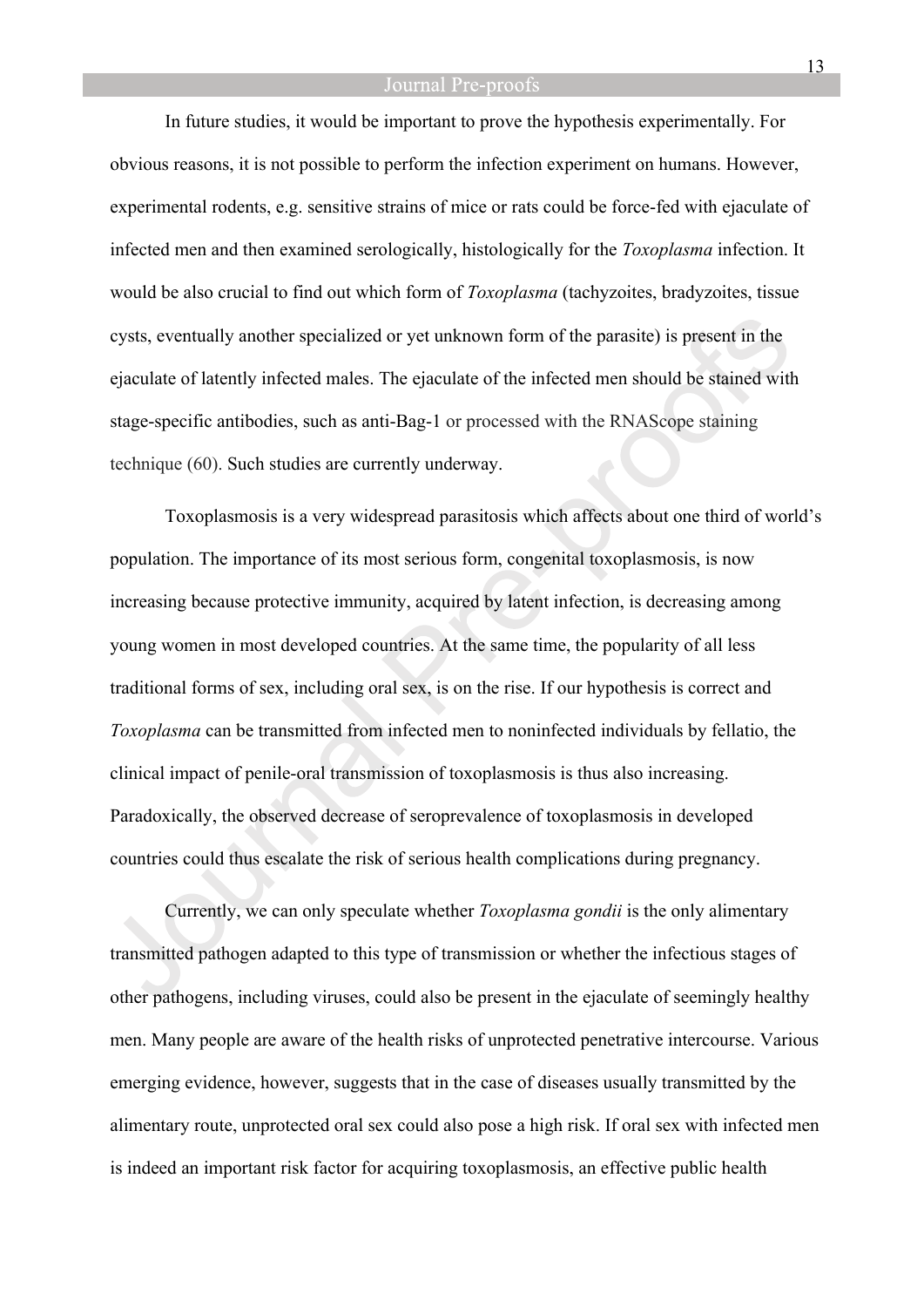campaign focused on awareness of the risks of unprotected oral sex should be designed and

aimed at young people, pregnant women, and HIV-positive patients.

## **Declarations of interest:**

None

## **Acknowledgments**

The authors would like to sincerely thank Anna Pilátová, Ph.D. for her useful comments and

help with preparing the final version of the article.

## **References**

1. Tenter A, Heckeroth A, Weiss L. *Toxoplasma gondii*: from animals to humans. Int J Parasitol. 2000;30(12-13):1217-58.

2. Lambert H, Hitziger N, Dellacasa I, Svensson M, Barragan A. Induction of dendritic cell migration upon *Toxoplasma gondii* infection potentiates parasite dissemination. Cell Microbiol. 2006;8(10):1611-23.

3. da Silva RC, Langoni H. *Toxoplasma gondii*: host-parasite interaction and behavior manipulation. Parasitol Res. 2009;105(4):893-8.

4. Dubey JP. Toxoplasmosis - a waterborne zoonosis. Vet Parasitol. 2004;126(1-2):57-72. 5. Dubey JP, Lindsay DS, Speer CA. Structures of *Toxoplasma gondii* tachyzoites,

bradyzoites, and sporozoites and biology and development of tissue cysts. Clin Microbiol Rev. 1998;11(2):267-99.

6. Flegr J, Zitkova S, Kodym P, Frynta D. Induction of changes in human behaviour by the parasitic protozoan *Toxoplasma gondii*. Parasitology. 1996;113:49-54.

7. Flegr J. How and why *Toxoplasma* makes us crazy. Trends Parasitol. 2013;29(4):156- 63.

8. Lindova J, Novotna M, Havlicek J, Jozifkova E, Skallova A, Kolbekova P, et al. Gender differences in behavioural changes induced by latent toxoplasmosis. Int J Parasitol. 2006;36(14):1485-92.

9. Kaňková Š, Flegr J, Calda P. The influence of latent toxoplasmosis on women's reproductive function: four cross-sectional studies. Folia Parasit. 2015;62.

10. Kaňková Š, Šulc J, Nouzova K, Fajfrlik K, Frynta D, Flegr J. Women infected with parasite *Toxoplasma* have more sons. Naturwissenschaften. 2007;94(2):122-7.

11. Dama M, Novakova L, Flegr J. Do differences in *Toxoplasma* prevalence influence global variation in secondary sex ratio? Preliminary ecological regression study. Parasitology. 2016;143(9):1193-203.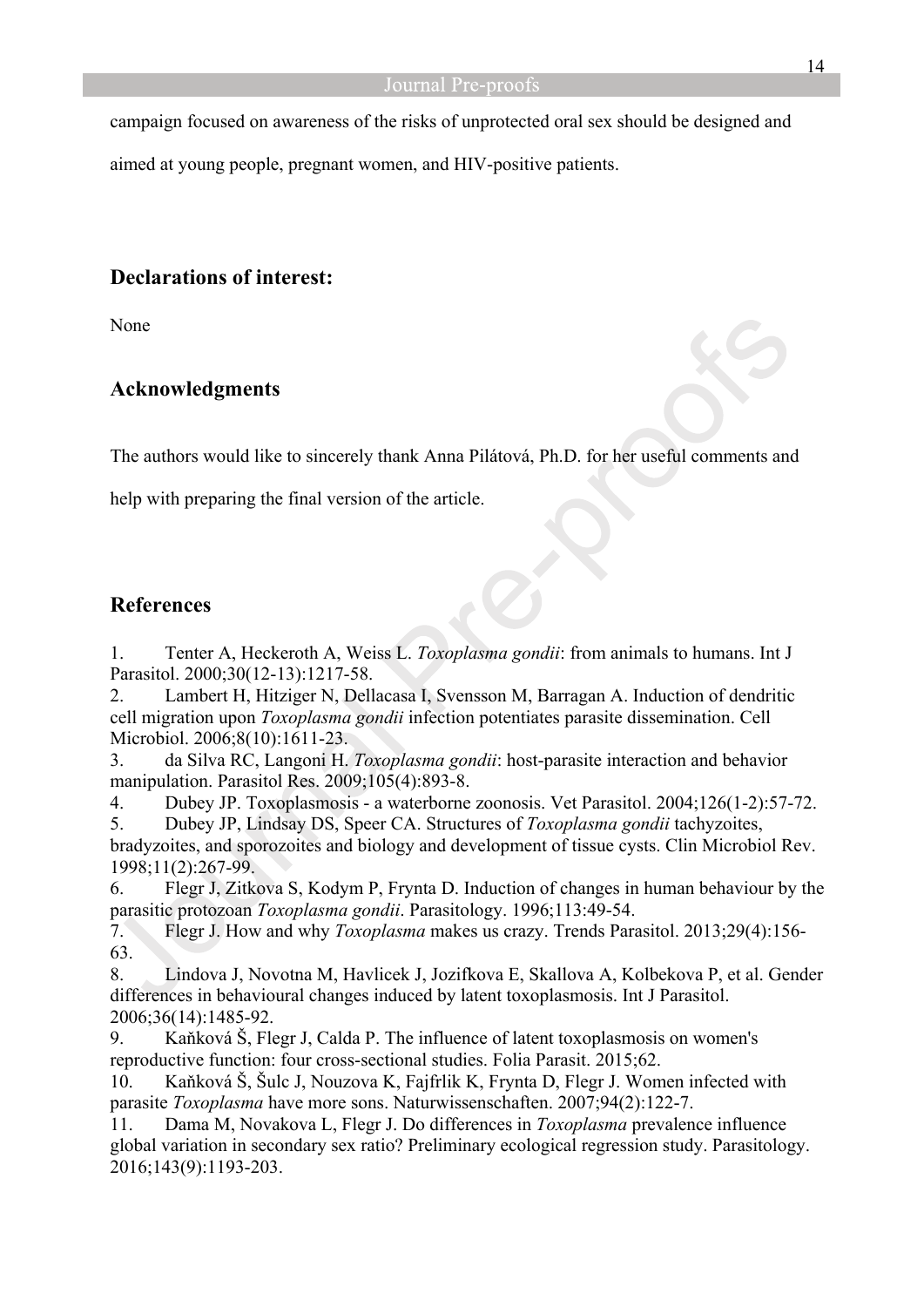12. Shojaee S, Teimouri A, Keshavarz H, Azami S, Nouri S. The relation of secondary sex ratio and miscarriage history with *Toxoplasma gondii* infection. Bmc Infect Dis. 2018;18.

13. Kankova S, Flegr J. Longer pregnancy and slower fetal development in women with latent "asymptomatic" toxoplasmosis. Bmc Infect Dis. 2007;7.

14. Flegr J, Hrda S, Kodym P. Influence of latent 'asymptomatic' toxoplasmosis on body weight of pregnant women. Folia Parasit. 2005;52(3):199-204.

15. Kankova S, Sulc J, Krivohlava R, Kubena A, Flegr J. Slower postnatal motor development in infants of mothers with latent toxoplasmosis during the first 18 months of life. Early Hum Dev. 2012;88(11):879-84.

16. Lindsay D, Dubey J. *Toxoplasma gondii*: the changing paradigm of congenital toxoplasmosis. Parasitology. 2011;138(14):1829-31.

17. Jacobs L, Remington JS, Melton ML. The resistance of the encysted form of *Toxoplasma gondii*. J Parasitol. 1960;46:11-21.

18. Flegr J, Klapilova K, Kankova S. Toxoplasmosis can be a sexually transmitted infection with serious clinical consequences. Not all routes of infection are created equal. Med Hypotheses. 2014;83(3):286-9.

19. Newland JA. "Oral sex is not sex". Black girls and adolescents: Facing the challenges. Santa Barbara, CA, US: Praeger/ABC-CLIO; 2015. p. 155-68.

20. Liu S, Zhang H, Li X, Zhang Z, Hu B. Dynamic observation of polypide in semen and blood of rabbits infected with *Toxoplasma* tachyzoites. Chin Med J. 2006;119(8):701-4.

21. Santana L, da Costa A, Pieroni J, Lopes W, Santos R, de Oliveira G, et al. Detection of *Toxoplasma gondii* in the reproductive system of male goats. Rev Bras Parasitol Vet. 2010;19(3):179-82.

22. Dass S, Vasudevan A, Dutta D, Soh L, Sapolsky R, Vyas A. Protozoan Parasite *Toxoplasma gondii* Manipulates Mate Choice in Rats by Enhancing Attractiveness of Males. Plos One. 2011;6(11).

23. Arantes T, Lopes W, Ferreira R, Pieroni J, Pinto V, Sakamoto C, et al. *Toxoplasma gondii*: Evidence for the transmission by semen in dogs. Exp Parasitol. 2009;123(2):190-4. 24. Moura A, Costa A, Jordao S, Paim B, Pinto F, Di Mauro D. *Toxoplasma gondii* in semen of experimentally infected swine. Pesqui Vet Brasil. 2007;27(10):430-4.

25. Scarpelli L, Lopes W, Migani M, Bresciani K, da Costa A. *Toxoplasma gondii* in experimentally infected Bos taurus and Bos indicus semen and tissues. Pesqui Vet Brasil. 2009;29(1):59-64.

26. Lopes W, Rodriguez J, Souza F, dos Santos T, dos Santos R, Rosanese W, et al. Sexual transmission of *Toxoplasma gondii* in sheep. Vet Parasitol. 2013;195(1-2):47-56.

27. Santana L, Rossi G, Gaspar R, Pinto V, de Oliveira G, da Costa A. Evidence of sexual transmission of *Toxoplasma gondii* in goats. Small Ruminant Res. 2013;115(1-3):130-3.

28. de Moraes E, Batista A, Faria E, Freire R, Freitas A, Silva M, et al. Experimental infection by *Toxoplasma gondii* using contaminated semen containing different doses of tachyzoites in sheep. Vet Parasitol. 2010;170(3-4):318-22.

29. Disko R, Braveny I, Vogel P. Untersuchungen zum Vorkommen von *Toxoplasma gondii* im menschlichen Ejakulat. Z Tropenmed Parasitol. 1971;22:391.

30. Hlaváčová J, Flegr J, Řežábek K, Calda P, Kaňková Š. Male-to-female presumed transmission of toxoplasmosis between sexual partners. submitted.

31. Alvarado-Esquivel C, Alanis-Quinones O, Arreola-Valenzuela M, Rodriguez-Briones A, Piedra-Nevarez L, Duran-Morales E, et al. Seroepidemiology of *Toxoplasma gondii* infection in psychiatric inpatients in a northern Mexican city. Bmc Infect Dis. 2006;6.

32. Alvarado-Esquivel C, Pacheco-Vega S, Hernandez-Tinoco J, Sanchez-Anguiano L, Berumen-Segovia L, Rodriguez-Acevedo F, et al. Seroprevalence of *Toxoplasma gondii* infection and associated risk factors in Huicholes in Mexico. Parasites & Vectors. 2014;7.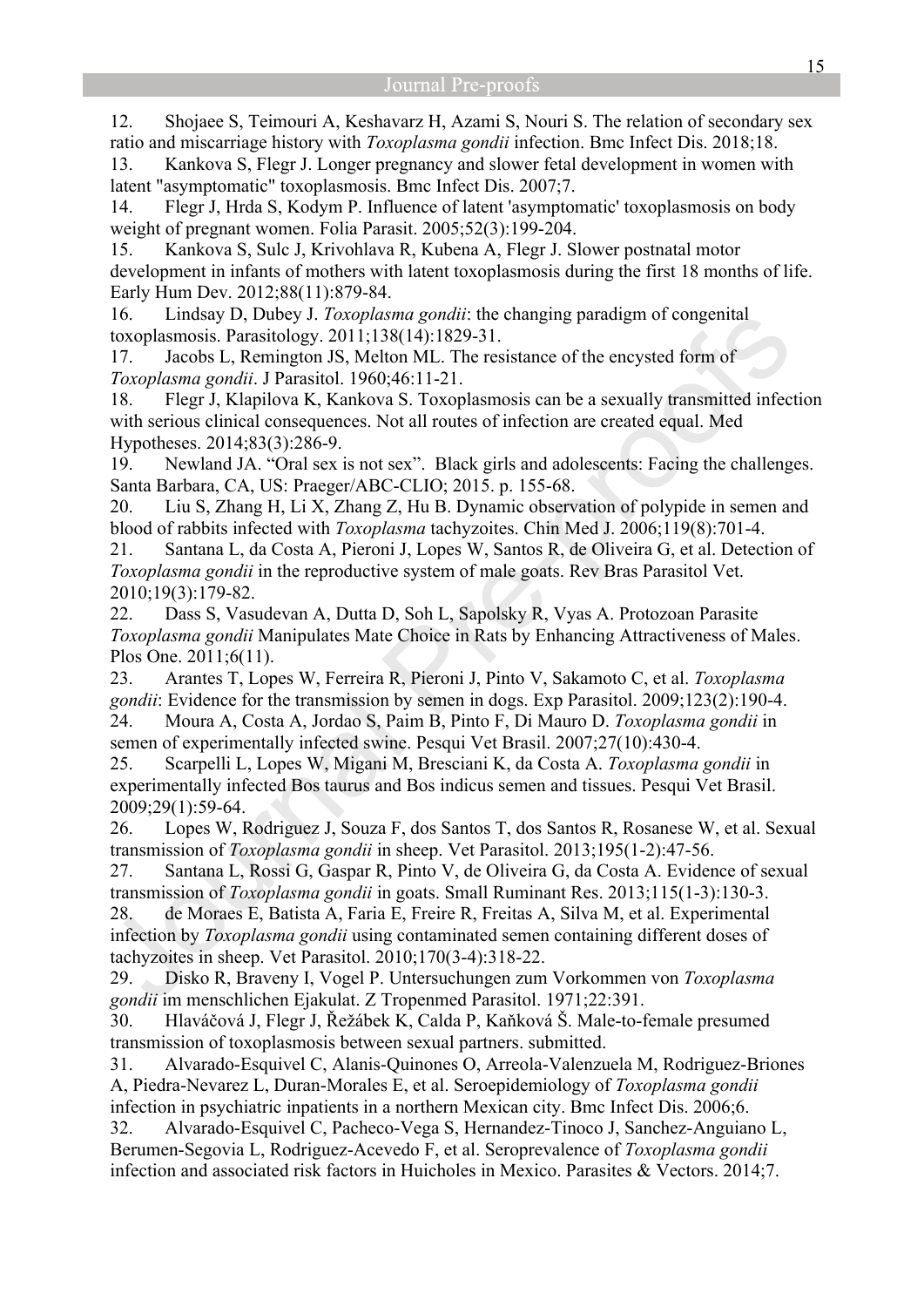33. Edwards S, Carne C. Oral sex and the transmission of non-viral STIs. Sex Trans Inf. 1998;74(2):95-100.

34. Edwards S, Carne C. Oral sex and the transmission of viral STIs. Sex Trans Inf. 1998;74(1):6-10.

35. Prasetyo A, Ariapramuda E, Al Kindi E, Dirgahayu P, Sari Y, Dharmawan R, et al. Men having sex with men in Surakata, Indonesia: demographics, behavioral characteristics and prevalence of blood borne pathogens. SE Asian J Trop Med. 2014;45(5):1032-47.

36. Vittinghoff E, Douglas J, Judson F, McKirnan D, MacQueen K, Buchbinder S. Percontact risk of human immunodeficiency virus transmission between male sexual partners. Am J Epidemiol. 1999;150(3):306-11.

37. Meisheri YV, Mehta S, Patel U. A prospective study of seroprevalence of Toxoplasmosis in general population, and in HIV/AIDS patients in Bombay, India. J Postgrad Med. 1997;43(4):93-7.

38. Wang ZD, Wang SC, Liu HH, Ma HY, Li ZY, Wei F, et al. Prevalence and burden of *Toxoplasma gondii* infection in HIV-infected people: a systematic review and meta-analysis. Lancet HIV. 2017;4(4):e177-e88.

39. Kodym P, Malý M, Beran O, Jilich D, Rozsypal H, Machala L, et al. Incidence, immunological and clinical characteristics of reactivation of latent *Toxoplasma gondii* infection in HIV-infected patients. Epidemiol Infect. 2015;143(3):600-7.

40. Kodym P, Malý M, Švandová E, Lekatková H, Badoutová M, Vlková J, et al. *Toxoplasma* in the Czech Republic 1923-1999: first case to widespread outberak. Int J Parasitol. 2001;31:125-32.

41. Boyer K, Holfels M, Roizen N, Swisher C, Mack D, Remington J, et al. Risk factors for *Toxoplasma gondii* infection in mothers of infants with congenital toxoplasmosis: Implications for prenatal management and screening. Am J Obstet Gynecol. 2005;192(2):564-71.

42. Petersen E, Vesco G, Villari S, Buffolano W. What Do We Know About Risk Factors for Infection in Humans with *Toxoplasma gondii* and How Can We Prevent Infections? Zoonoses Public Health. 2010;57(1):8-17.

43. Xiao Y, Yin J, Jiang N, Xiang M, Hao L, Lu H, et al. Seroepidemiology of human *Toxoplasma gondii* infection in China. Bmc Infect Dis. 2010;10.

44. Studenicova C, Bencaiova G, Holkova R. Seroprevalence of *Toxoplasma gondii*  antibodies in a healthy population from Slovakia. Eur J Inter Med. 2006;17(7):470-3.

45. Flegr J. Predictors of *Toxoplasma gondii* infection in Czech and Slovak populations: the possible role of cat-related injuries and risky sexual behavior in the parasite transmission. Epidemiol Infect. 2017;145(7):1351-62.

46. Copen CE, Chandra A, Martinez G. Prevalence and timing of oral sex with opposite-sex partners among females and males aged 15-24 years: United States, 2007-2010. Natl Health Stat Report. 2012(56):1-14.

47. Stone N, Hatherall B, Ingham R, McEachran J. Oral sex and condom use among young people in the United Kingdom. Perspect Sex Reprod Health. 2006;38(1):6-12.

48. Flegr J, Kuba R. The Relation of *Toxoplasma* Infection and Sexual Attraction to Fear, Danger, Pain, and Submissiveness. Evol Psychol. 2016;14(3).

49. Flegr J. Does *Toxoplasma* infection increase sexual masochism and submissiveness? Yes and no. Commun Integr Biol. 2017;10(5-6):e1303590.

50. Arantes T, Lopes W, Ferreira R, Pieroni J, Pinto V, dos Santos T, et al. Histopathological analysis of the reproductive system of male dogs experimentally infected with *Toxoplasma gondii*. Ciencia Rural. 2009;39(7):2123-7.

51. Palagi E, Paoli T, Tarli SB. Reconciliation and consolation in captive bonobos (Pan paniscus). Am J Primatol. 2004;62(1):15-30.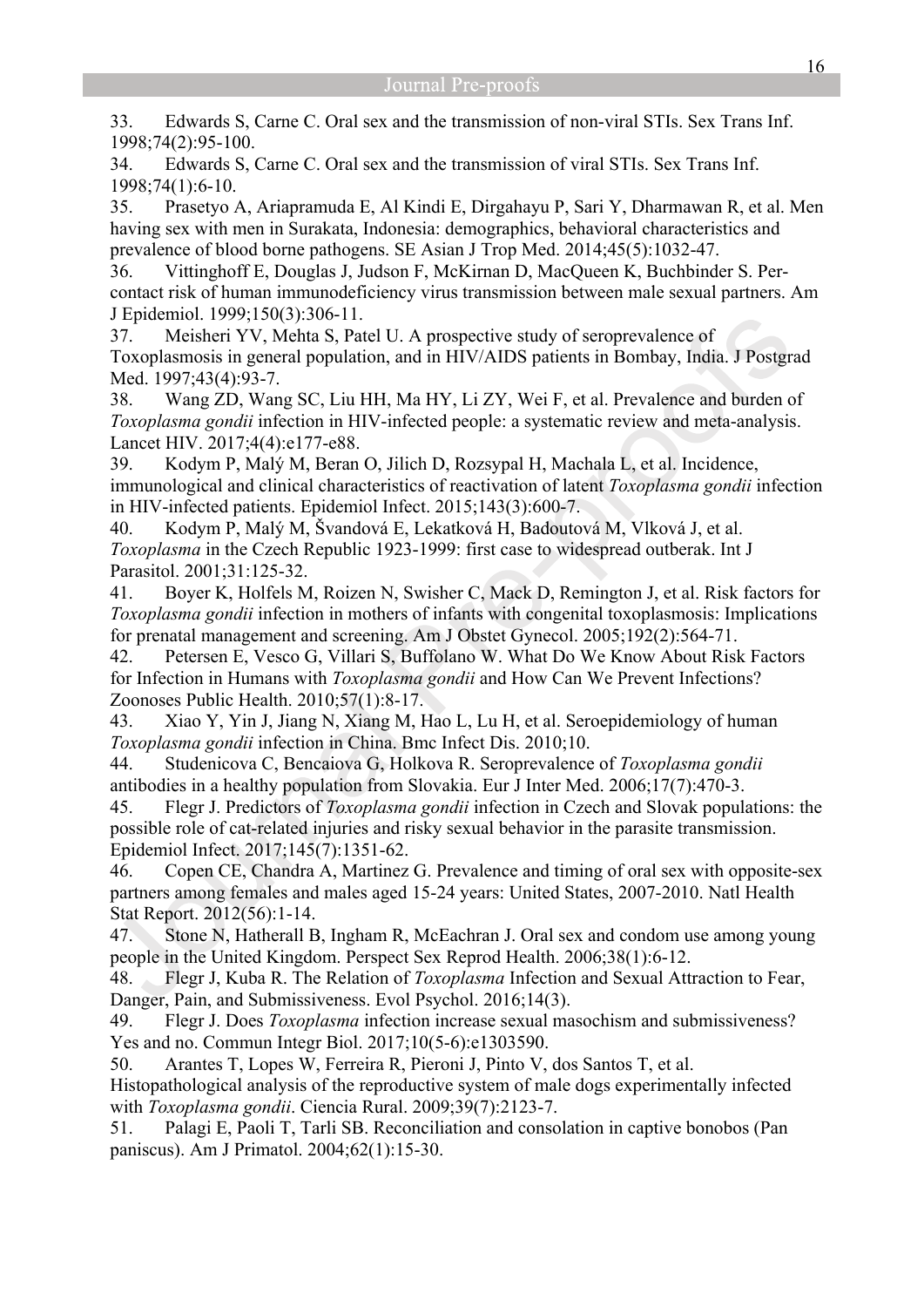52. Knott CD, Emery Thompson M, Stumpf RM, McIntyre MH. Female reproductive strategies in orangutans, evidence for female choice and counterstrategies to infanticide in a species with frequent sexual coercion. Proc Biol Sci. 2010;277(1678):105-13.

53. Schürmann C. Mating behaviour of wild orangutans. In: de Boer LEM, editor. The Orangutan: Its Biology and Conservation. The Hague: Dr. W. Junk Publishers 269–284; 1982. p. 269–84.

54. Koyama N. Mating-behavior of ring-tailed lemurs (*Lemur catta*) at barenty, Madagascar. Primates. 1988;29(2):163-75.

55. Tan M, Jones G, Zhu G, Ye J, Hong T, Zhou S, et al. Fellatio by fruit bats prolongs copulation time. PLoS One. 2009;4(10):e7595.

56. Dubey JP. Re-examination of resistance of *Toxoplasma gondii* tachyzoites and bradyzoites to pepsin and trypsin digestion. Parasitology. 1998;116 ( Pt 1):43-50. 57. Shikanai-Yasuda M, Carvalho N. Oral Transmission of Chagas Disease. Clin Infect Dis. 2012;54(6):845-52.

58. Yoshida N. *Trypanosoma cruzi* infection by oral route How the interplay between parasite and host components modulates infectivity. Parasitol Int. 2008;57(2):105-9.

59. Silva-dos-Santos D, Barreto-de-Albuquerque J, Guerra B, Moreira O, Berbert L, Ramos M, et al. Unraveling Chagas disease transmission through the oral route: Gateways to

*Trypanosoma cruzi* infection and target tissues. Plos Neglect Trop Dis. 2017;11(4).

60. Lyons R, McLeod R, Roberts C. *Toxoplasma gondii* tachyzoite-bradyzoite interconversion. Trends Parasitol. 2002;18(5):198-201.

# **CHARLES UNIVERSITY**

Department of Biology Vinicna 7, 128 44 Prague 2, Czech Republic tel. 420-221951821, fax 420-2299713, e-mail: kankova.sarka@gmail.com

Prague January 7, 2020

# **Conflict of interest statement**

**Paper entitled: Oral sex: A new and possibly the most dangerous route of toxoplasmosis transmission** 

Authors: Š. Kaňková, Ph.D.; J. Hlaváčová; J. Flegr, prof.

On behalf of all authors, the corresponding author states that there is no conflict of interest related to this manuscript and the manuscript has not been submitted to any other journal.